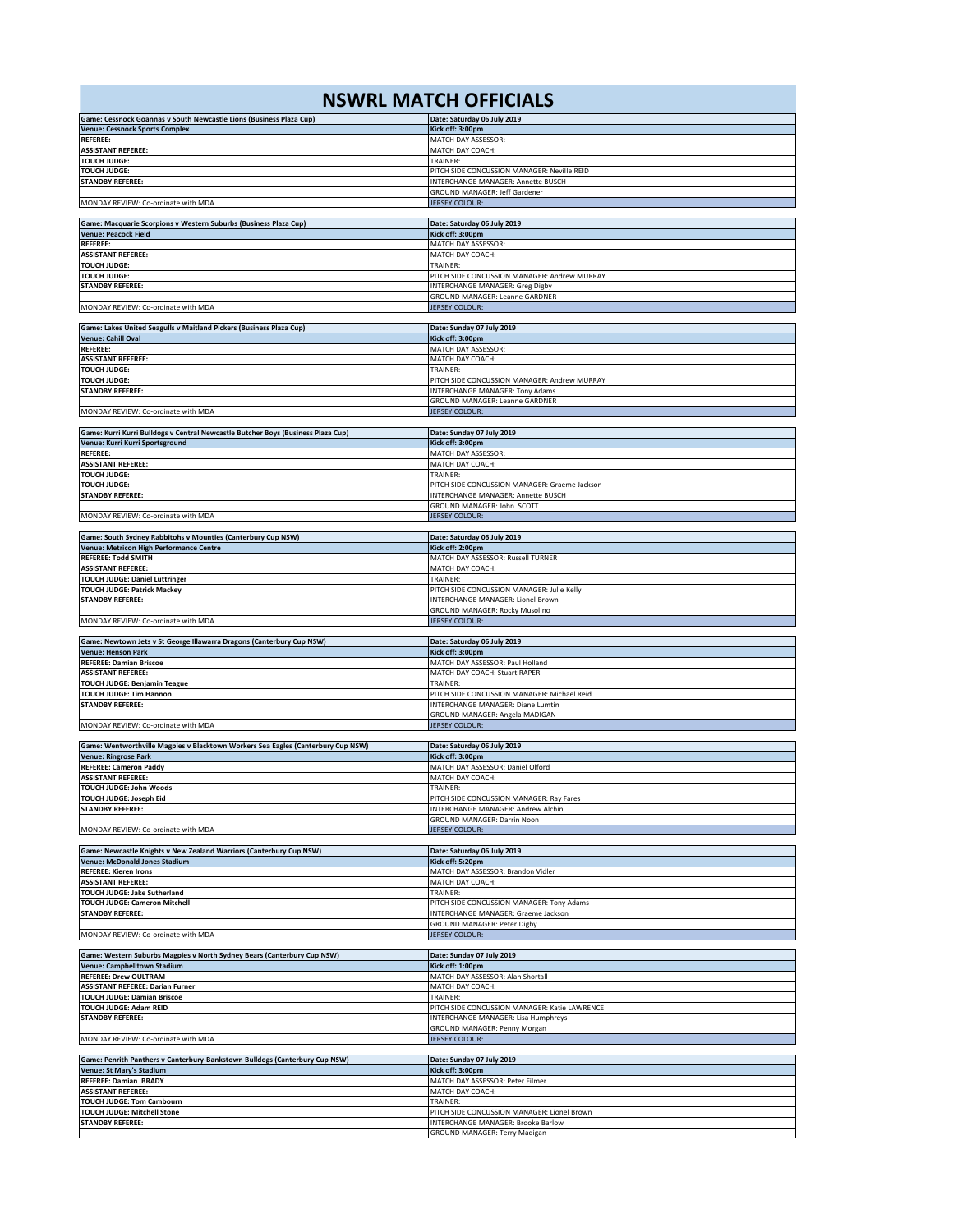| MONDAY REVIEW: Co-ordinate with MDA                                                                                                                       | <b>JERSEY COLOUR:</b>                                               |
|-----------------------------------------------------------------------------------------------------------------------------------------------------------|---------------------------------------------------------------------|
| Game: Souths Sydney Rabbitohs v Mounties (Female) (Harvey Norman Womens Premiership)                                                                      | Date: Saturday 06 July 2019                                         |
| Venue: Metricon High Performance Centre                                                                                                                   | Kick off: 12:15pm                                                   |
| <b>REFEREE: Scott Rothery</b>                                                                                                                             | MATCH DAY ASSESSOR:                                                 |
| <b>ASSISTANT REFEREE:</b>                                                                                                                                 | MATCH DAY COACH:                                                    |
| TOUCH JUDGE: Mitchell PITSCHEIDER<br>TOUCH JUDGE: Joel Pitscheider                                                                                        | TRAINER:<br>PITCH SIDE CONCUSSION MANAGER: Lionel Brown             |
| <b>STANDBY REFEREE:</b>                                                                                                                                   | INTERCHANGE MANAGER: Julie Kelly                                    |
|                                                                                                                                                           | GROUND MANAGER: Rocky Musolino                                      |
| MONDAY REVIEW: Co-ordinate with MDA                                                                                                                       | <b>JERSEY COLOUR:</b>                                               |
| Game: Cabramatta (Female) v North Sydney Bears (Female) (Harvey Norman Womens Premiership)                                                                | Date: Saturday 06 July 2019                                         |
| Venue: New Era Stadium                                                                                                                                    | Kick off: 1:00pm                                                    |
| <b>REFEREE: Paul Eden</b><br><b>ASSISTANT REFEREE:</b>                                                                                                    | MATCH DAY ASSESSOR:                                                 |
| TOUCH JUDGE: Adam BENNETT                                                                                                                                 | MATCH DAY COACH:<br>TRAINER:                                        |
| <b>TOUCH JUDGE: Bailey Collins</b>                                                                                                                        | PITCH SIDE CONCUSSION MANAGER: Lisa Humphreys                       |
| <b>STANDBY REFEREE:</b>                                                                                                                                   | INTERCHANGE MANAGER: Kate CALLAGHAN                                 |
| MONDAY REVIEW: Co-ordinate with MDA                                                                                                                       | GROUND MANAGER: John JEWISS<br><b>JERSEY COLOUR:</b>                |
|                                                                                                                                                           |                                                                     |
| Game: St Marys (Female) v Wentworthville(Female) (Harvey Norman Womens Premiership)                                                                       | Date: Sunday 07 July 2019                                           |
| Venue: St Mary's Stadium                                                                                                                                  | Kick off: 9:30am                                                    |
| REFEREE: Jack Bird<br><b>ASSISTANT REFEREE:</b>                                                                                                           | MATCH DAY ASSESSOR:<br>MATCH DAY COACH:                             |
| <b>TOUCH JUDGE: Robert Morey</b>                                                                                                                          | TRAINER:                                                            |
| TOUCH JUDGE: Mitchell Robinson                                                                                                                            | PITCH SIDE CONCUSSION MANAGER: Brooke Barlow                        |
| <b>STANDBY REFEREE:</b>                                                                                                                                   | INTERCHANGE MANAGER: Lionel Brown<br>GROUND MANAGER: Angela MADIGAN |
| MONDAY REVIEW: Co-ordinate with MDA                                                                                                                       | <b>JERSEY COLOUR:</b>                                               |
|                                                                                                                                                           |                                                                     |
| Game: Wests Tigers (Female) v Canterbury-Bankstown Bulldogs (Female) (Harvey Norman Womens Premi Date: Sunday 07 July 2019<br>Venue: Campbelltown Stadium | Kick off: 11:20am                                                   |
| <b>REFEREE: Toby Holder</b>                                                                                                                               | MATCH DAY ASSESSOR:                                                 |
| <b>ASSISTANT REFEREE:</b>                                                                                                                                 | MATCH DAY COACH:<br>TRAINER:                                        |
| <b>TOUCH JUDGE: Blake Williams</b><br><b>TOUCH JUDGE: Daniel Perry</b>                                                                                    | PITCH SIDE CONCUSSION MANAGER: Katie LAWRENCE                       |
| STANDBY REFEREE:                                                                                                                                          | INTERCHANGE MANAGER: Lisa Humphreys                                 |
|                                                                                                                                                           | GROUND MANAGER: Penny Morgan                                        |
| MONDAY REVIEW: Co-ordinate with MDA                                                                                                                       | <b>JERSEY COLOUR:</b>                                               |
| Game: Blacktown Workers Sea Eagles v Mounties (Ron Massey Cup)                                                                                            | Date: Saturday 06 July 2019                                         |
| <b>Venue: HE Laybutt Field</b>                                                                                                                            | Kick off: 4:00pm                                                    |
| <b>REFEREE: Nathan Loveday</b><br><b>ASSISTANT REFEREE:</b>                                                                                               | MATCH DAY ASSESSOR: Rod Cranston<br>MATCH DAY COACH:                |
| TOUCH JUDGE: Stephen Bourke                                                                                                                               | TRAINER:                                                            |
| <b>TOUCH JUDGE: Clayton Wills</b>                                                                                                                         | PITCH SIDE CONCUSSION MANAGER: Haley CLIFTON                        |
| STANDBY REFEREE:                                                                                                                                          | INTERCHANGE MANAGER: Aaron Hawley<br>GROUND MANAGER: Robert Gerrie  |
| MONDAY REVIEW: Co-ordinate with MDA                                                                                                                       | <b>JERSEY COLOUR:</b>                                               |
|                                                                                                                                                           |                                                                     |
| Game: Cabramatta v Guildford (Ron Massey Cup)<br>Venue: New Era Stadium                                                                                   | Date: Saturday 06 July 2019<br>Kick off: 5:00pm                     |
| <b>REFEREE: Tom Cambourn</b>                                                                                                                              | MATCH DAY ASSESSOR: Steve Clark                                     |
| <b>ASSISTANT REFEREE:</b>                                                                                                                                 | MATCH DAY COACH:                                                    |
| TOUCH JUDGE: Jimmy Oliveira<br>TOUCH JUDGE: James Vella                                                                                                   | TRAINER:<br>PITCH SIDE CONCUSSION MANAGER: Lisa Humphreys           |
| <b>STANDBY REFEREE:</b>                                                                                                                                   | INTERCHANGE MANAGER: Kate CALLAGHAN                                 |
| MONDAY REVIEW: Co-ordinate with MDA                                                                                                                       | GROUND MANAGER: John JEWISS                                         |
|                                                                                                                                                           | <b>JERSEY COLOUR:</b>                                               |
| Game: St Marys v Wentworthville Magpies (Ron Massey Cup)                                                                                                  | Date: Sunday 07 July 2019                                           |
| Venue: St Mary's Stadium                                                                                                                                  | Kick off: 1:00pm                                                    |
| <b>REFEREE: Daniel Luttringer</b><br><b>ASSISTANT REFEREE:</b>                                                                                            | MATCH DAY ASSESSOR: Chris Treneman<br>MATCH DAY COACH:              |
| <b>TOUCH JUDGE: Bradley Kiehne</b>                                                                                                                        | TRAINER:                                                            |
| TOUCH JUDGE: Joel Mani                                                                                                                                    | PITCH SIDE CONCUSSION MANAGER: Brooke Barlow                        |
| STANDBY REFEREE:                                                                                                                                          | INTERCHANGE MANAGER: Lionel Brown<br>GROUND MANAGER: Angela MADIGAN |
| MONDAY REVIEW: Co-ordinate with MDA                                                                                                                       | <b>JERSEY COLOUR:</b>                                               |
| Game: Asquith Magpies v Glebe Burwood Wolves (Ron Massey Cup)                                                                                             | Date: Sunday 07 July 2019                                           |
| <b>Venue: Storey Park</b>                                                                                                                                 | Kick off: 3:00pm                                                    |
| REFEREE: Jake Sutherland                                                                                                                                  | MATCH DAY ASSESSOR: Scot Murray                                     |
| <b>ASSISTANT REFEREE:</b>                                                                                                                                 | MATCH DAY COACH:<br>TRAINER:                                        |
| TOUCH JUDGE: Tom Stindl<br>TOUCH JUDGE: Dean Tyler                                                                                                        | PITCH SIDE CONCUSSION MANAGER: Michael Reid                         |
| <b>STANDBY REFEREE:</b>                                                                                                                                   |                                                                     |
|                                                                                                                                                           | INTERCHANGE MANAGER: Steve Cosgrove                                 |
|                                                                                                                                                           | GROUND MANAGER: Darryle Alexander                                   |
| MONDAY REVIEW: Co-ordinate with MDA                                                                                                                       | <b>JERSEY COLOUR:</b>                                               |
| Game: Hills Bulls v Brothers Penrith (Ron Massey Cup)                                                                                                     | Date: Sunday 07 July 2019                                           |
| <b>Venue: Crestwood Oval</b>                                                                                                                              | Kick off: 3:00pm                                                    |
| <b>REFEREE: Clayton Wills</b><br><b>ASSISTANT REFEREE:</b>                                                                                                | MATCH DAY ASSESSOR: Pat REYNOLDS<br>MATCH DAY COACH:                |
| TOUCH JUDGE: Luke Heckendorf                                                                                                                              | TRAINER:                                                            |
| TOUCH JUDGE: Ben McMurray                                                                                                                                 | PITCH SIDE CONCUSSION MANAGER: Mark VINING                          |
| <b>STANDBY REFEREE:</b>                                                                                                                                   | INTERCHANGE MANAGER: Ray Fares<br>GROUND MANAGER: John JEWISS       |
| MONDAY REVIEW: Co-ordinate with MDA                                                                                                                       | <b>JERSEY COLOUR:</b>                                               |
|                                                                                                                                                           |                                                                     |
| Game: Cabramatta v Guildford (Sydney Shield)<br>Venue: New Era Stadium                                                                                    | Date: Saturday 06 July 2019<br>Kick off: 3:00pm                     |
| REFEREE: James Vella                                                                                                                                      | MATCH DAY ASSESSOR: Steve Clapson                                   |
| <b>ASSISTANT REFEREE:</b>                                                                                                                                 | MATCH DAY COACH:                                                    |
| TOUCH JUDGE: Jimmy Oliveira<br><b>TOUCH JUDGE: Paul Eden</b>                                                                                              | TRAINER:<br>PITCH SIDE CONCUSSION MANAGER: Lisa Humphreys           |
| STANDBY REFEREE:                                                                                                                                          | INTERCHANGE MANAGER: Kate CALLAGHAN                                 |
| MONDAY REVIEW: Co-ordinate with MDA                                                                                                                       | GROUND MANAGER: John JEWISS<br><b>JERSEY COLOUR:</b>                |